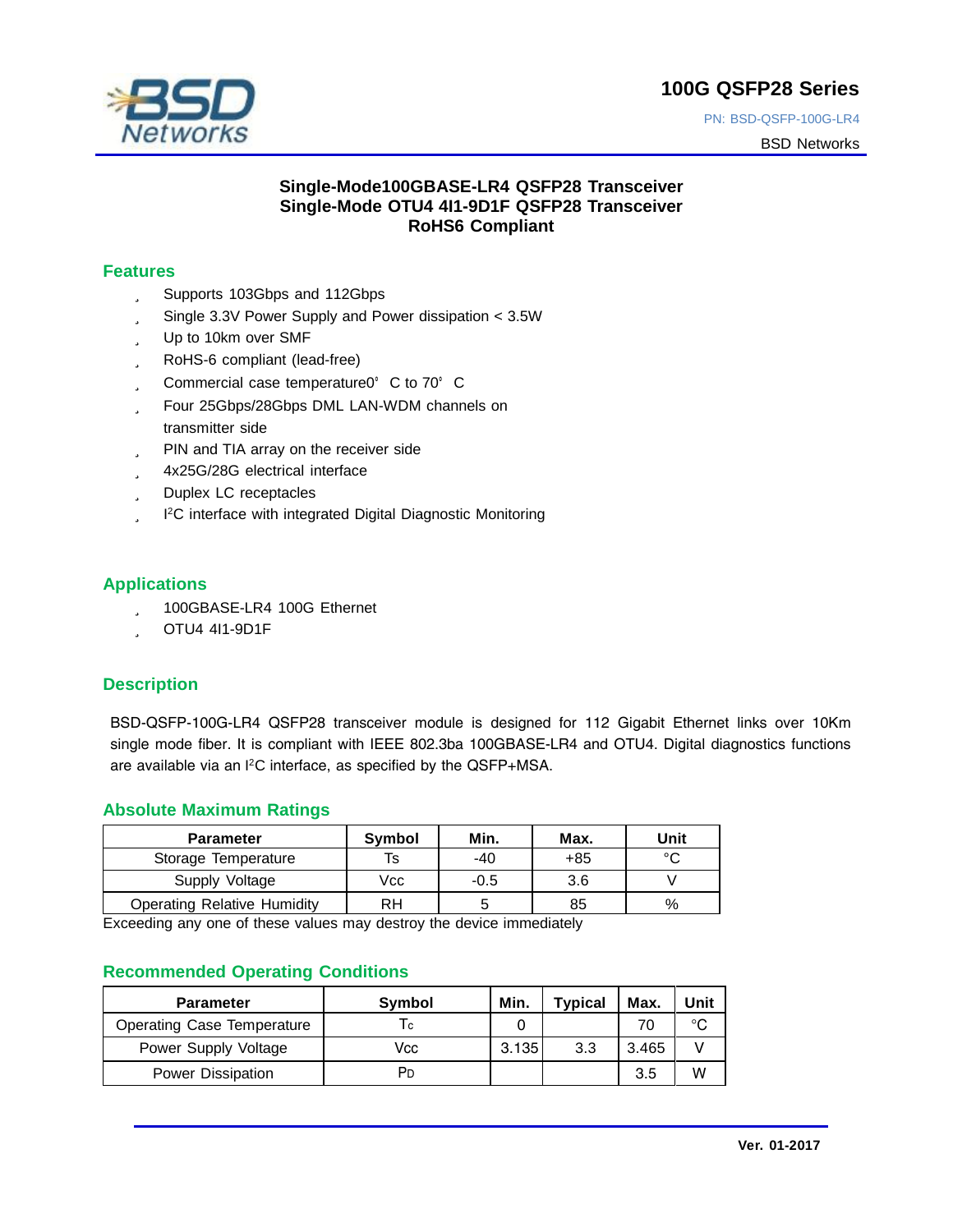

PN: BSD-QSFP-100G-LR4

BSD Networks

## **Electrical Characteristics**

| <b>Parameter</b>            | Symbol | Min. | <b>Typical</b> | Max. | Unit | <b>Note</b>          |
|-----------------------------|--------|------|----------------|------|------|----------------------|
| <b>Transmitter Section:</b> |        |      |                |      |      |                      |
| Input Amplitude             |        | 150  |                | 1200 | mV   | $\Box$               |
| (Differential)              |        |      |                |      |      |                      |
| Input Impedance             | Zin    | 85   | 100            | 115  | ohms | $\mathrm{Rin} > 100$ |
| (Differential)              |        |      |                |      |      | kohms @ DC           |
| <b>Receiver Section:</b>    |        |      |                |      |      |                      |
| Output Amplitude            |        | 200  |                | 1100 | mV   |                      |
| (Differential)              |        |      |                |      |      |                      |
| Output Impedance            | Zout   | 85   | 100            | 115  | ohms |                      |
| (Differential)              |        |      |                |      |      |                      |
| Output Rise/Fall Time       | tr/tf  |      | 12             |      | ps   | $10\% - 90\%$        |

## **Optical Characteristics**

#### **100GBASE-LR4 Operation**

| <b>Parameter</b>                                                     | Symbol                | Min.    | <b>Typical</b>    | Max.    | Unit |
|----------------------------------------------------------------------|-----------------------|---------|-------------------|---------|------|
| <b>Transmitter Section:</b>                                          |                       |         |                   |         |      |
| Signaling Speed per Lane                                             |                       |         | 25.78             |         | Gbps |
| Data Rate Variation                                                  |                       | $-100$  |                   | $+100$  | ppm  |
| Lane_0 Center Wavelength                                             | $\lambda_{\text{C}0}$ | 1294.53 | 1295.56           | 1296.59 | nm   |
| Lane_1 Center Wavelength                                             | $\lambda_{C1}$        | 1299.02 | 1300.05           | 1301.09 | nm   |
| Lane_2 Center Wavelength                                             |                       | 1303.54 | 1304.58           | 1305.63 | nm   |
| Lane_3 Center Wavelength                                             | $\lambda_{C3}$        | 1308.09 | 1309.14           | 1310.19 | nm   |
| Total Average Output Power*(note1)                                   | Po                    |         |                   | 10.5    | dBm  |
| Average Launch Power per Lane                                        | Peach                 | $-4.3$  |                   | 4.5     | dBm  |
| Average launch power of OFF transmitter per lane                     |                       |         |                   | -30     | dBm  |
| Optical modulation amplitude                                         | Poma                  | $-1.3$  |                   | 4.5     | dBm  |
| Optical Return Loss Tolerance                                        |                       |         |                   | 20      | dB   |
| <b>Extinction Ratio</b>                                              | ER.                   | 4       |                   |         | dB   |
| Transmitter eye mask definition<br>{X1, X2, X3, Y1, Y2, Y3}* (note2) |                       |         | Note <sub>2</sub> |         |      |
| <b>Receiver Section:</b>                                             |                       |         |                   |         |      |
| Signaling Speed per Lane                                             |                       |         | 25.78             |         | Gbps |
| Data Rate Variation                                                  |                       | $-100$  |                   | $+100$  | ppm  |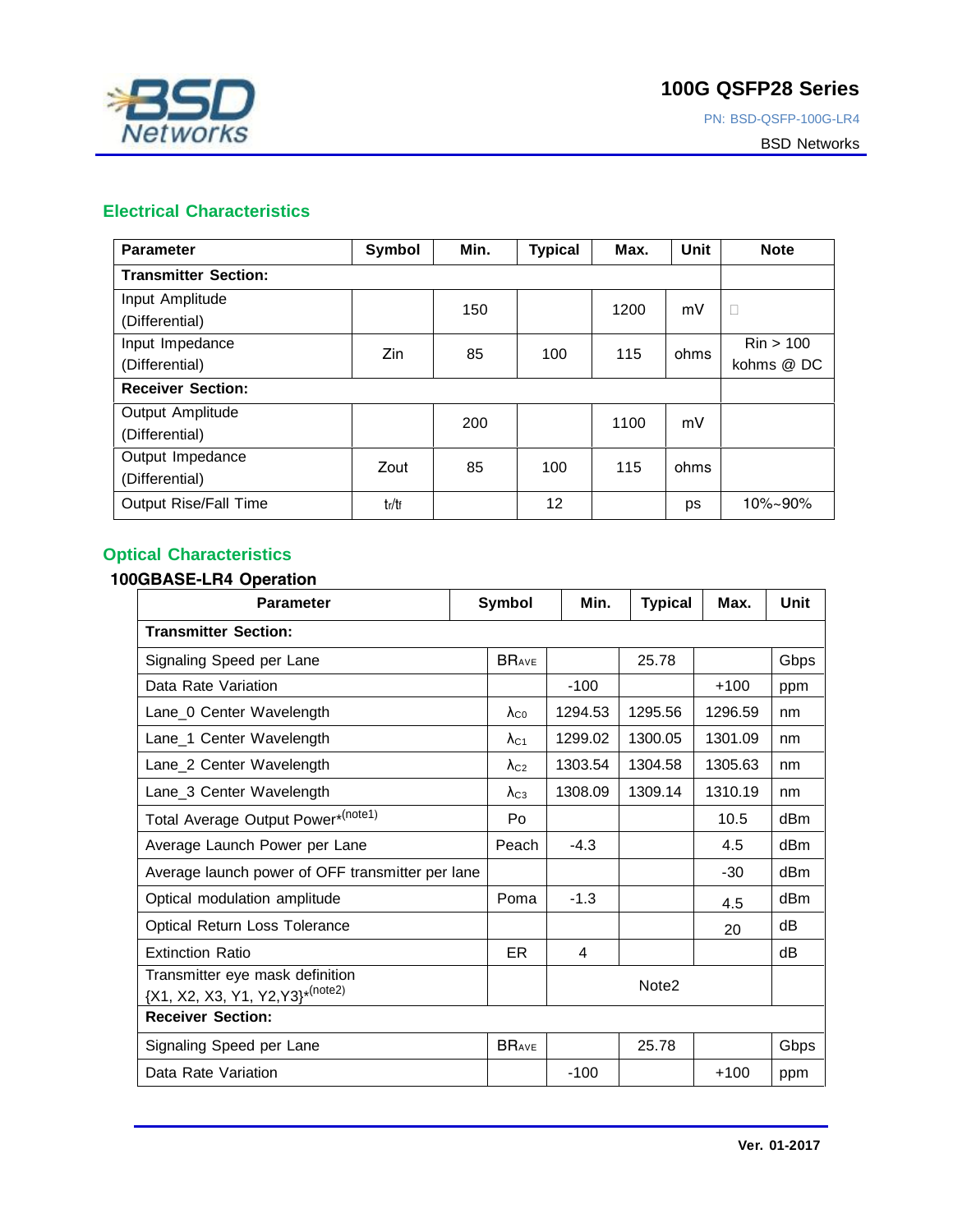

PN: BSD-QSFP-100G-LR4

BSD Networks

| Damage threshold                            | Rdam           | 4.5     |         |         | dBm |
|---------------------------------------------|----------------|---------|---------|---------|-----|
| Lane 0 Center Wavelength                    | $\lambda_{C}$  | 1294.53 | 1295.56 | 1296.59 | nm  |
| Lane 1 Center Wavelength                    | $\lambda_{C1}$ | 1299.02 | 1300.05 | 1301.09 | nm  |
| Lane_2 Center Wavelength                    | $\lambda_{C2}$ | 1303.54 | 1304.58 | 1305.63 | nm  |
| Lane 3 Center Wavelength                    | $\Lambda_{C3}$ | 1308.09 | 1309.14 | 1310.19 | nm  |
| Average Receive Power per Lane              | Rpow           | $-10.6$ |         | 4.5     | dBm |
| Receive Sensitivity in OMA per Lane*(note3) | Pmins          |         |         | $-8.6$  | dBm |
| <b>Optical Return Loss</b>                  | <b>ORL</b>     |         |         | -26     | dBm |
| <b>LOS Assert</b>                           | LOSA           | $-25$   |         | -26     | dB  |
| <b>LOS De-Assert</b>                        | <b>LOSD</b>    |         |         | $-11.6$ | dBm |
| <b>LOS Hysteresis</b>                       |                | 0.5     |         |         | dBm |

#### **OTU4 4I1-9D1F Operation**

| <b>Parameter</b>                                                     | Symbol                | Min.    | <b>Typical</b> | Max.    | Unit |
|----------------------------------------------------------------------|-----------------------|---------|----------------|---------|------|
| <b>Transmitter Section:</b>                                          |                       |         |                |         |      |
| Signaling Speed per Lane                                             | <b>BRAVE</b>          |         | 27.95          |         | Gbps |
| Data Rate Variation                                                  |                       | $-20$   |                | $+20$   | ppm  |
| Lane_0 Center Wavelength                                             | $\lambda_{\text{CO}}$ | 1294.53 | 1295.56        | 1296.59 | nm   |
| Lane_1 Center Wavelength                                             | $\lambda_{C1}$        | 1299.02 | 1300.05        | 1301.09 | nm   |
| Lane_2 Center Wavelength                                             | $\lambda_{C2}$        | 1303.54 | 1304.58        | 1305.63 | nm   |
| Lane_3 Center Wavelength                                             | $\lambda_{C3}$        | 1308.09 | 1309.14        | 1310.19 | nm   |
| Total Average Output Power*(note4)                                   | Po                    |         |                | 10.5    | dBm  |
| Average Launch Power per Lane                                        | Peach                 | $-4.3$  |                | 4.5     | dBm  |
| Maximum channel power difference                                     |                       |         |                | 5       | dB   |
| Channel spacing                                                      |                       |         | 800            |         | GHz  |
| Maximum spectral excursion                                           |                       | $-184$  |                | 184     | GHz  |
| Side Mode Suppression Ratio                                          | <b>SMSR</b>           | 30      |                |         | dB   |
| Optical Return Loss Tolerance                                        |                       |         |                | 20      | dB   |
| <b>Extinction Ratio</b>                                              | <b>ER</b>             | 4       |                |         | dB   |
| Transmitter eye mask definition<br>{X1, X2, X3, Y1, Y2, Y3}* (note2) |                       |         | (Note2)        |         |      |
| <b>Receiver Section:</b>                                             |                       |         |                |         |      |
| Signaling Speed per Lane                                             | <b>BRAVE</b>          |         | 27.95          |         | Gbps |
| Data Rate Variation                                                  |                       | $-20$   |                | $+20$   | ppm  |
| Damage threshold                                                     | Rdam                  | 4.5     |                |         | dBm  |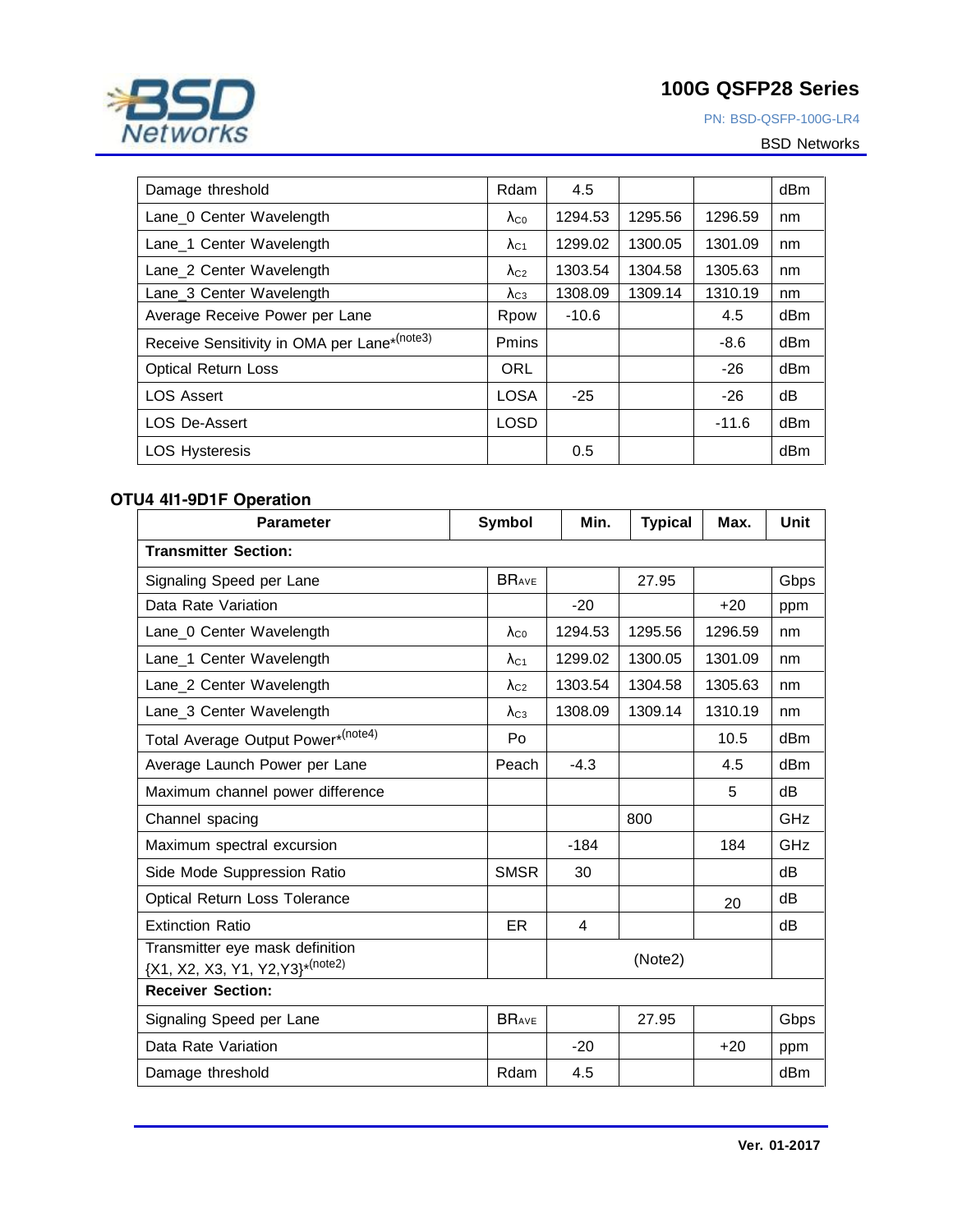

BSD Networks

| Lane_0 Center Wavelength                        | $\lambda_{C}$           | 1294.53 | 1295.56 | 1296.59 | nm              |
|-------------------------------------------------|-------------------------|---------|---------|---------|-----------------|
| Lane 1 Center Wavelength                        | $\Lambda$ <sub>C1</sub> | 1299.02 | 1300.05 | 1301.09 | nm              |
| Lane 2 Center Wavelength                        | $\lambda_{C2}$          | 1303.54 | 1304.58 | 1305.63 | nm              |
| Lane 3 Center Wavelength                        | $\lambda_{C3}$          | 1308.09 | 1309.14 | 1310.19 | nm              |
| Average Receive Power per Lane                  | Rpow                    | -8      |         | 2.9     | dBm             |
| Equivalent Receive Sensitivity per Lane*(note5) | Pmin                    |         |         | -8      | dB <sub>m</sub> |
| Maximum channel power difference                |                         |         |         | 5.5     | dB              |
| Maximum optical path penalty                    |                         |         |         | 1.5     | dB              |
| <b>Optical Return Loss</b>                      | ORL                     |         |         | -26     | dB              |
| <b>LOS Assert</b>                               | <b>LOSA</b>             | $-25$   |         | -26     | dB              |
| <b>LOS De-Assert</b>                            | <b>LOSD</b>             |         |         | $-11.6$ | dBm             |
| <b>LOS Hysteresis</b>                           |                         | 0.5     |         |         | dBm             |

Note1: Output is coupled into a 9/125μm single-mode fiber.

Note2: Eye mask margin is not guaranteed dual to DML laser, still could run 10km single-mode fiber over all temperature.

Note3: Minimum average optical power measured at BER less than 1E-12, with a 2<sup>31</sup>-1 PRBS.

Note4: Output is coupled into a 9/125μm single-mode fiber.

Note5: Minimum average optical power measured at BER less than 1E-12, with a 2<sup>31</sup>-1 PRBS.

## **QSFP28 Transceiver Electrical Pad Layout**



**Top Side** Viewed From Top



Bottom Side Viewed From Bottom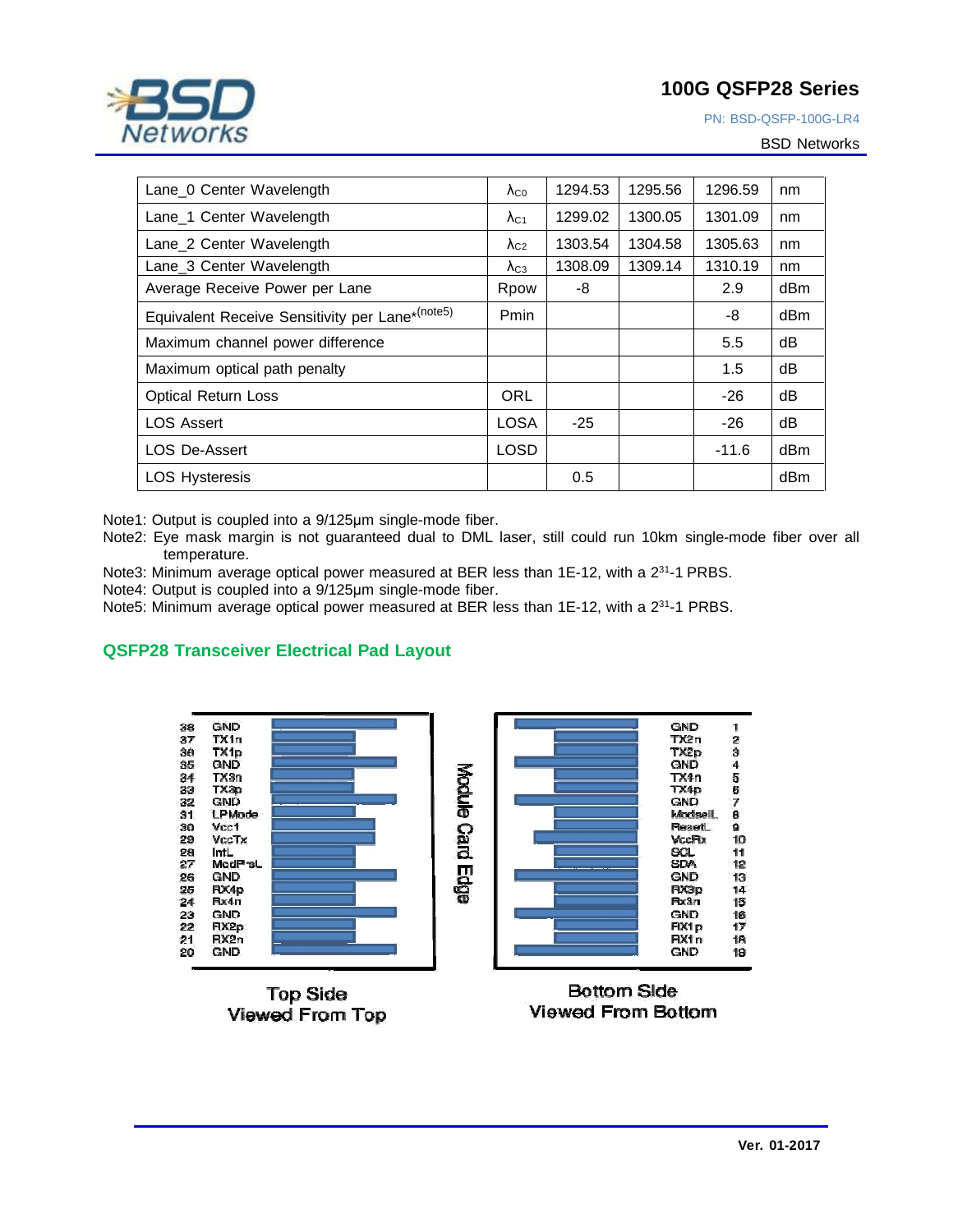# **BSD**<br>Networks

## **100G QSFP28 Series**

PN: BSD-QSFP-100G-LR4

BSD Networks

## **Pin Arrangement and Definition**

| Pin            | Logic       | Symbol       | <b>Description</b>                  | Plug<br><b>Sequence</b> | <b>Notes</b>   |
|----------------|-------------|--------------|-------------------------------------|-------------------------|----------------|
| $\mathbf{1}$   |             | GND          | Ground                              | 1                       | 1              |
| $\overline{2}$ | CML-I       | Tx2n         | Transmitter Inverted Data Input     | 3                       |                |
| 3              | CML-I       | Tx2p         | Transmitter Non-Inverted Data Input | 3                       |                |
| 4              |             | GND          | Ground                              | 1                       | 1              |
| 5              | CML-I       | Tx4n         | Transmitter Inverted Data Input     | 3                       |                |
| 6              | CML-I       | Tx4p         | Transmitter Non-Inverted Data Input | 3                       |                |
| 7              |             | GND          | Ground                              | 1                       | 1              |
| 8              | LVTTL-I     | ModSelL      | Module Select                       | 3                       |                |
| 9              | LVTTL-I     | ResetL       | Module Reset                        | 3                       |                |
| 10             |             | <b>VccRx</b> | +3.3V Power Supply Receiver         | $\overline{2}$          | $\overline{2}$ |
| 11             | LVCMOS- I/O | SCL          | 2-wire serial interface clock       | 3                       |                |
| 12             | LVCMOS- I/O | <b>SDA</b>   | 2-wire serial interface data        | 3                       |                |
| 13             |             | GND          | Ground                              | 1                       | 1              |
| 14             | CML-O       | Rx3p         | Receiver Non-Inverted Data Output   | 3                       |                |
| 15             | CML-O       | Rx3n         | Receiver Inverted Data Output       | 3                       |                |
| 16             |             | GND          | Ground                              | 1                       | 1              |
| 17             | CML-O       | Rx1p         | Receiver Non-Inverted Data Output   | 3                       |                |
| 18             | CML-O       | Rx1n         | Receiver Inverted Data Output       | 3                       |                |
| 19             |             | GND          | Ground                              | $\mathbf{1}$            | 1              |
| 20             |             | GND          | Ground                              | 1                       | 1              |
| 21             | CML-O       | Rx2n         | Receiver Inverted Data Output       | 3                       |                |
| 22             | CML-O       | Rx2p         | Receiver Non-Inverted Data Output   | 3                       |                |
| 23             |             | GND          | Ground                              | 1                       | 1              |
| 24             | CML-O       | Rx4n         | Receiver Inverted Data Output       | 3                       |                |
| 25             | CML-O       | Rx4p         | Receiver Non-Inverted Data Output   | 3                       |                |
| 26             |             | GND          | Ground                              | 1                       | 1              |
| 27             | LVTTL-O     | ModPrsL      | Module Present                      | 3                       |                |
| 28             | LVTTL-O     | IntL         | Interrupt                           | 3                       |                |
| 29             |             | VccTx        | +3.3V Power supply transmitter      | $\mathbf{2}$            | 2              |
| 30             |             | Vcc1         | +3.3V Power supply                  | $\overline{2}$          | 2              |
| 31             | LVTTL-I     | LPMode       | Low Power Mode                      | 3                       |                |
| 32             |             | GND          | Ground                              | 1                       | 1              |
| 33             | CML-I       | Tx3p         | Transmitter Non-Inverted Data Input | 3                       |                |
| 34             | CML-I       | Tx3n         | Transmitter Inverted Data Input     | 3                       |                |
| 35             |             | GND          | Ground                              | $\mathbf{1}$            | 1              |
| 36             | CML-I       | Tx1p         | Transmitter Non-Inverted Data Input | 3                       |                |
| 37             | CML-I       | Tx1n         | Transmitter Inverted Data Input     | 3                       |                |
| 38             |             | GND          | Ground                              | $\mathbf{1}$            | 1              |